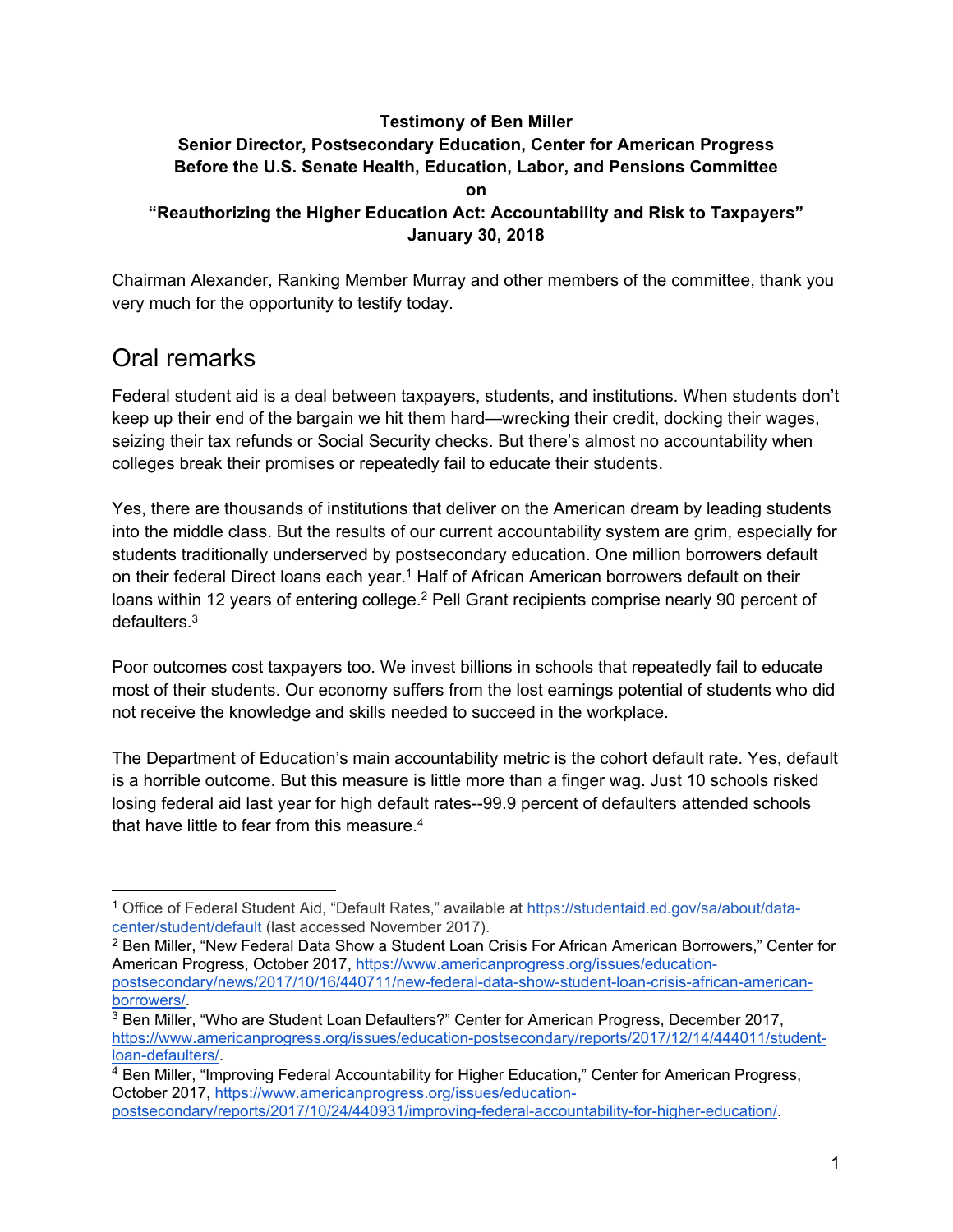Repayment rates are potentially a stronger and more aspirational accountability measure. They send a message that our loan system should expect student success, not just avoid the worst possible outcome.

But we still have to figure out the proper way to define and use repayment rates. For instance, there's no agreement on what constitutes successful repayment. The most common approach is to say a borrower needs to pay at least \$1 of their principal balance by the end of three years. We may be better off judging if borrowers are on track to repay within 20 or 25 years. We also must address issues around repayment rate benchmarks and how to treat subsequent enrollment.

These are tough issues that demand additional data already held by the Department of Education to understand the potential effects of different repayment rate regimes.

Congress must also understand that repayment rates are just one component of making federal accountability work. A reauthorization of the Higher Education Act must establish a federal accountability system that aligns the interests of students, schools, and taxpayers.

That starts with using multiple accountability measures and looking at results by racial, ethnic, and socioeconomic subgroups. Using just one indicator is insufficient because it is too easy for bad actors to game. And we must look at outcomes through an equity lens to catch unacceptable performance gaps and ensure our higher education system is the ladder of opportunity it needs to be.

There's more to accountability than just outcomes, though. We need stronger gatekeeping to keep lousy actors out of the aid programs and ongoing guard rails to keep schools from breaking bad.

Recent history illustrates how insufficient our guardrails are. In the late 1990s and early 2000s we had several for-profit colleges that had good business models and decent outcomes. But financial incentives encouraged them to grow too big or they were bought by Wall-Street backed firms that altered how they operated. It took years for us to see the change in outcomes, and it wasn't pretty. At their peak, private for-profit colleges were a little over 10 percent of students and nearly half of defaulters. Stronger guardrails should have discouraged hyper growth or blocked sales to questionable owners.

We also need more flexible consequences that go beyond terminating financial aid for the worst performers. We need stronger minimum bars for receiving federal aid. But we also need incentives to boost performance of schools with mediocre results.

Accountability must also acknowledge the diversity of our higher education system. While all colleges should be held accountable for their loan outcomes, we should not pretend that the business model and incentives of a college backed by Wall Street are the same as the local community college.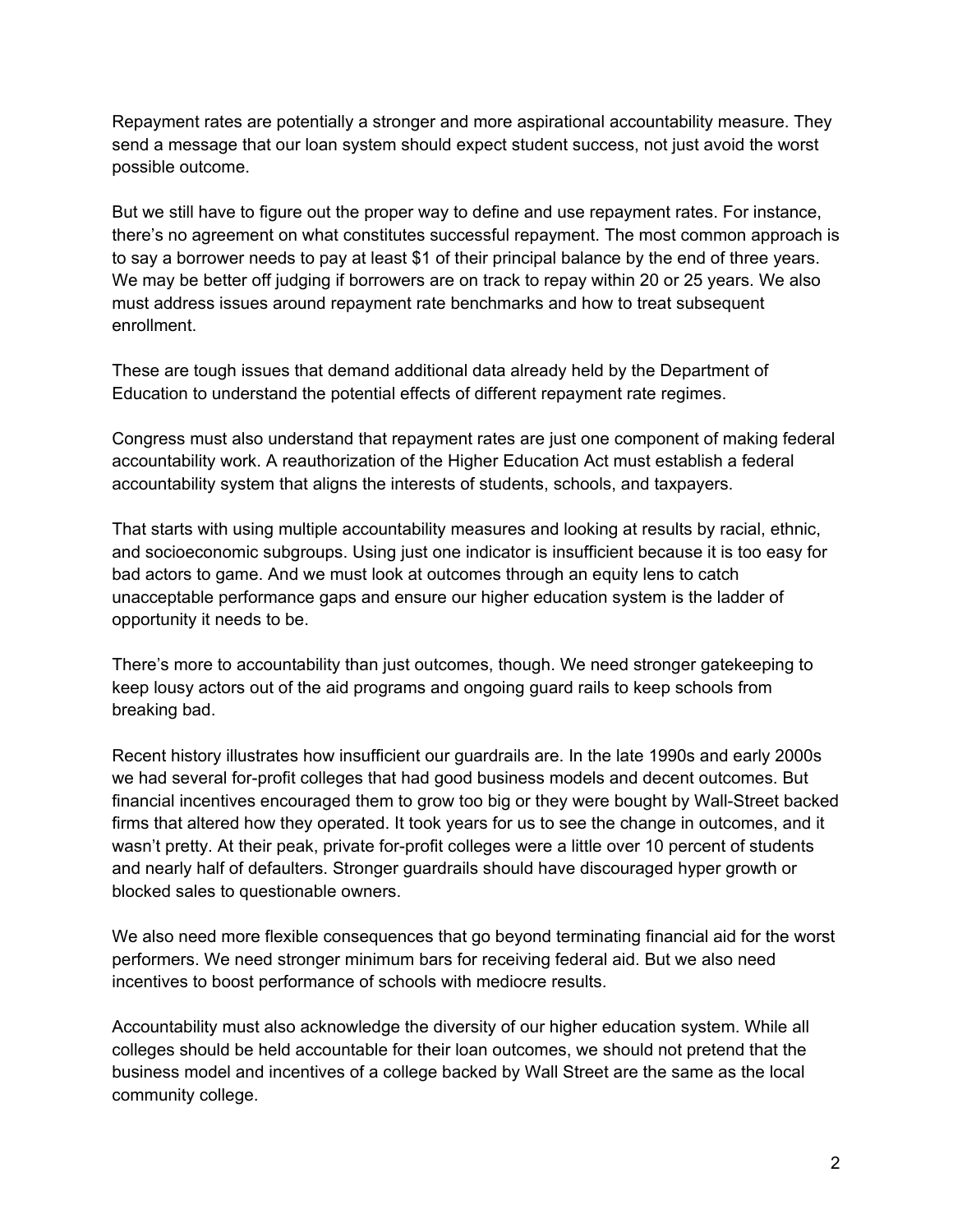Finally, the rest of the higher education system must step up. No one has kept up their end of the bargain around funding or cost containment. States, the federal government, and accreditors have played accountability hot potato for too long. The result is too many states fail to provide proper oversight of the colleges serving their students, and some accreditation agencies turned a blind eye while places like Corinthian Colleges and ITT Technical Institute faced rafts of lawsuits and complaints.

It has been nearly a decade since Congress last reauthorized the Higher Education Act. Since then, millions of students have suffered from unaffordable loans and insufficient educations. Millions more will be harmed going forward if we don't get accountability right this time.

Thank you again for the opportunity to testify and I look forward to answering any questions you may have.

# Additional comments on repayment rates

### The case for and limitations of repayment rates

Currently, the Education Department's sole measure for judging colleges' student loan outcomes is to look at the percentage of borrowers who default within three years of entering repayment.<sup>5</sup> Though default is unquestionably the worst outcome for a loan borrower, it's an insufficient measure for federal loans, especially when tracked for such a short timeframe. That's because federal debts contain a host of repayment options that allow borrowers to pause payments without going delinquent. These tools can easily push defaults outside the three-year measurement window, making results appear overly rosy. For instance, a Center for American Progress analysis found that of borrowers who defaulted within 12 years of first entering college, only a slim majority did so in the first three years after entering repayment.<sup>6</sup>

Creating a repayment rate measure would not fix the potentially insufficient measurement window, but such a rate would offer a broader view of what it means to struggle with student debt. It would look at whether borrowers make progress retiring their loans, rather than avoiding default through deferment or forbearance—thus holding colleges accountable if larger numbers of their borrowers appear to be making few if any payments. Repayment rates can also identify colleges where more borrowers may be relying on tools to pause payments because they are facing economic hardships or unemployment—potential signs their education was of insufficient quality.

Focusing on repayment, not just default, would also set a higher performance bar for institutions. Meeting default rate requirements simply entails pushing students to enter any

-

<sup>5</sup> https://www2.ed.gov/offices/OSFAP/defaultmanagement/cdr.html 6 Miller, "Who are Student Loan Defaulters?"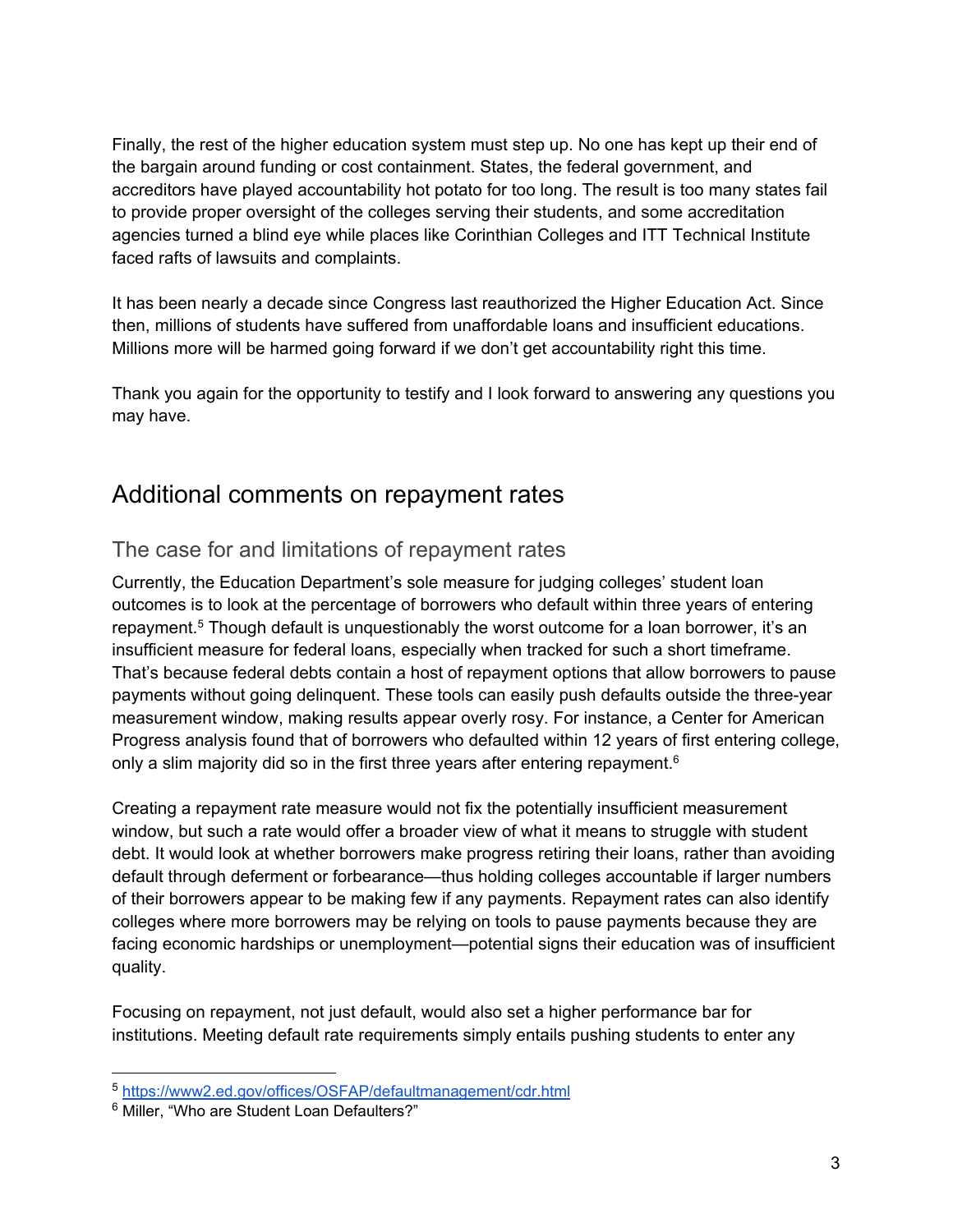status other than default. By contrast, most suggested definitions of successful repayment require borrowers to be making payments toward retiring their debt, or in some cases using repayment options tied to their income.

Repayment rates, however, are a complicated measure that touch on issues related to how students move through higher education and repayment. Failing to understand these nuances can result in a repayment measure that unfairly labels successful programs as failures. To avoid that challenge, there are six policy choices that Congress must consider as it weighs how to define and use repayment rates.

### Policy Choice #1: What is successful repayment and how should it be calculated?

While there is strong bipartisan interest in making repayment rates an accountability metric, there is less agreement about what should constitute successful repayment and how it should be calculated. Different approaches to calculating a repayment rate would likely produce wildly different results. Unfortunately, insufficient data from the U.S. Department of Education make it impossible to tell exactly what the effects of various calculations are. Before it implements any proposed repayment rate, Congress should obtain detailed modeling data to ensure it fully understands the ramifications of any calculation.

#### Defining successful repayment

To date there are two main proposals for how to define successful repayment. The most recent comes from legislation introduced in the U.S. House of Representatives to reauthorize the Higher Education Act. It proposes that successful repayment means a borrower did not default, is not in certain deferment statuses, and is not more than 90 days delinquent at the end of the third fiscal year in repayment.7 Borrowers who have an in-school deferment or a military service deferment at the time of measurement count as repayment successes.

Though called a repayment rate, this measure is more a reflection of an active repayment status or excused absence. It does not tell us much about a borrower's long-term repayment trajectory. And by testing for delinquency only at the end of the measurement window it allows a college to get credit for a borrower that corrected their status only days before being assessed.

The most commonly used definition of repayment rates lacks some of the flaws in the House bill, but raises other issues. This definition has appeared on both the College Scorecard and as part of the original proposals from the Department of Education to define what it means to provide training that leads to gainful employment in a recognized occupation. It defines success as a borrower who has not defaulted and repaid at least \$1 of their original principal balance

<sup>-</sup> $7$  Kristin Blagg, "Large uncertainty under the PROSPER Act's proposed student loan accountability metric," Urban Institute, January 18, 2018, https://www.urban.org/urban-wire/large-uncertainty-underprosper-acts-proposed-student-loan-accountability-metric.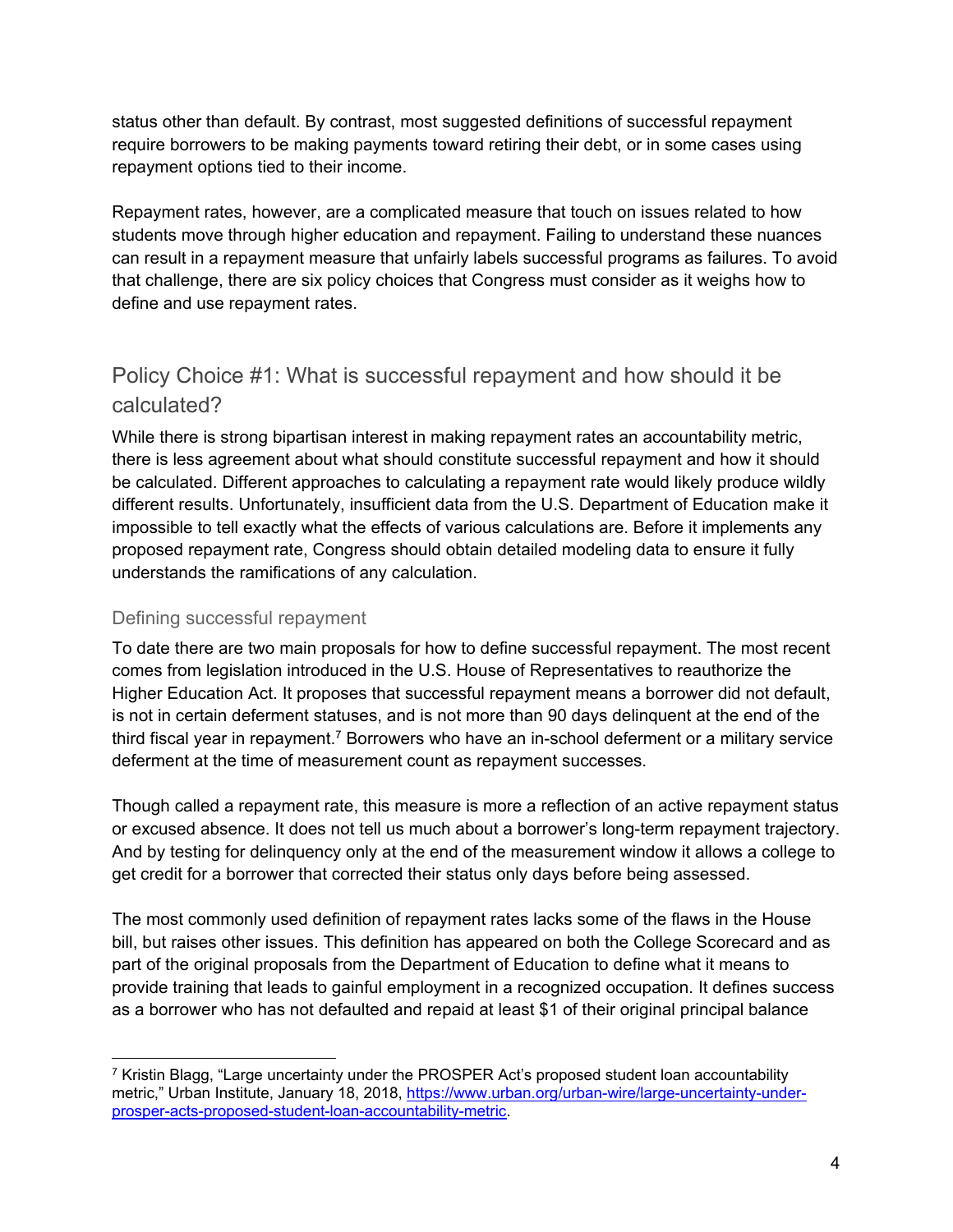after three years in repayment. This measure deems a borrower as a success if they simply owe anything less than what they borrowed.

The challenge with this approach is a \$1 reduction in principal after three or more years in repayment is not evidence of a path toward paying off a loan in any reasonable amount of time. For example, a borrower who owes \$10,000 with a 5 percent interest rate when they enter repayment would have retired just over a quarter of what they owed after three years in repayment on the standard 10-year plan. Even if they are paying off the loan over 25 years, they should have reduced their principal by almost 10 percent.<sup>8</sup>

*What Congress should do:* Given these concerns, Congress should strive for a more ambitious bar for what it means to achieve repayment success. It should define success as meaning borrowers have not defaulted and owe no more than what we would expect to still be outstanding on their loan if they were to pay down the debt over a 25-year period. What this tests for is whether it looks like borrowers are going to pay off their loans within the longest timeframe afforded prior to loan forgiveness. The goal is to ensure we do not issue too many loans that appear to be headed toward eventual forgiveness.

#### Calculating repayment rates

 $\overline{a}$ 

The next issue is whether to calculate repayment rates based upon students or dollars involved. Both have benefits and drawbacks. Unfortunately, without better data available, it is difficult to know which is the superior approach.

A student-based calculation treats all borrowers equally. This formula defines a threshold for the percentage of students who attended an institution or program who must have demonstrated successful repayment within the desired number of years after entering repayment. In the most common form of repayment rates, this has meant saying programs or institutions must have at least 45 percent of their borrowers repaying.

The main argument for a student-based approach is it ensures that poor results of lower-debt dropouts do not get masked by successful completers. Within a given program or institution students who graduated tend to have higher debt levels than those who dropped out. But dropouts are also more likely to struggle with their loans. A student-based measure ensures a school will remain concerned about dropouts because they can hurt its overall rate.

A dollar-based approach, by contrast, allows a sufficient number of successes to cancel out failures. There are two ways to use a dollar-based approach: to weight students or pooled. The weighted student approach calculates the result for each student, but expresses the result in terms of their loan balance. An example illustrates what this means. Imagine a school had two borrowers who entered repayment, one who owed \$10,000 and another who owed \$30,000.

<sup>8</sup> Ben Miller, "Do Income-Based Repayment Plans Really Ruin Repayment Rates?" New America, December 2013, https://web.archive.org/web/20150405035404/www.edcentral.org/income-basedpayment-plans-really-ruin-repayment-rates/.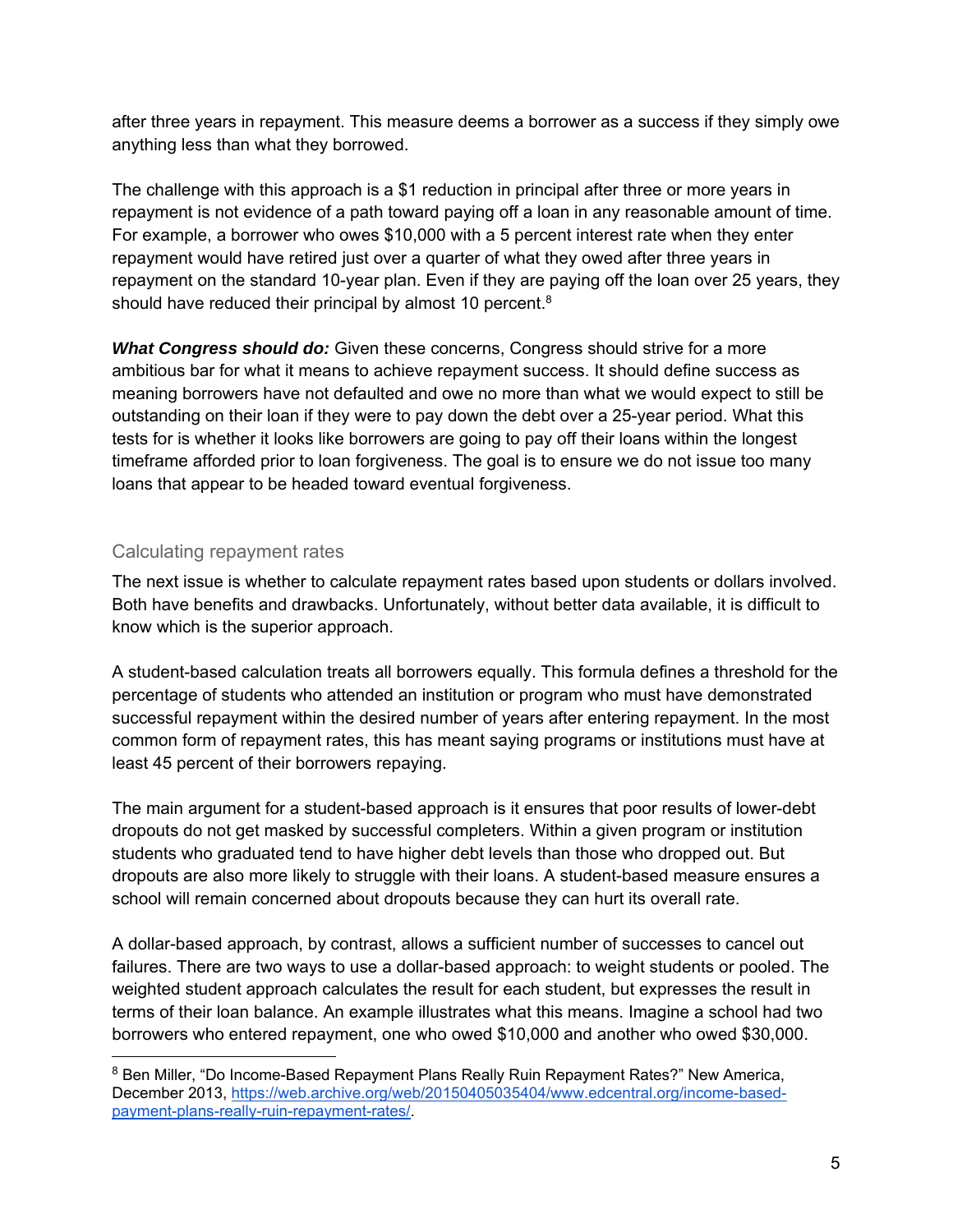The borrower who owes \$30,000 repays while the other does not. In a dollar-weighted formula the repayment rate is thus 75 percent (\$30,000 divided by \$40,000) because three-quarters of the loan dollars are held by students who are repaying.

Using a student-weighted dollar approach is less desirable than a student-based approach. Focusing on dollars instead of students lessens the plight of dropouts. It is also less intelligible as a consumer measure.

A pooled approach is the better option for judging repayment based on dollars. This calculation treats all the loans issued to a given institution or program as if they were one big loan, and then tests whether the total amount is repaid. In other words, if the total original principal balance of all loans at a school is \$100,000, the school would have to show that the cumulative remaining balance after several years meet the bar for successful repayment.

The advantage of a pooled approach is there is no need to figure out the threshold for repayment rates. The summed loan balance either did or did not repay. This approach also gives schools credit for students who pay down a lot because they can counterbalance other balances that may have grown. Whether that's a desired goal or not depends on how worried Congress is about the plight of low-balance borrowers.

*What Congress should do:* Obtain data and modeling from the U.S. Department of Education to understand the effects of different repayment calculations. This should include asking for how results might vary by income and race.

### Policy Choice #2: What should be the repayment rate benchmark?

Congress also needs to determine thresholds for repayment rates. Unfortunately, there is no widely accepted benchmark for a repayment rate measure. Earlier iterations of the gainful employment regulation suggested programs should face sanctions if 35 percent or fewer of their borrowers repaid. A judge, however, ruled that the Education Department did not properly justify that threshold. A House bill to reauthorize the Higher Education Act suggested a threshold of 45 percent on a measure with a different definition.

The lack of accepted repayment rate benchmarks creates challenge for its use. From a philosophical standpoint, the notion that having fewer than half of borrowers successfully repay seems like an awfully low bar. At the same time, there has not been enough research into the repayment path of borrowers who do not repay. This makes it hard to understand whether the bar for successful repayment is high enough that setting such a seemingly low benchmark is acceptable.

*What Congress should do:* Obtain better data from the Education Department to model the effects of different repayment rate benchmarks. This should be supplemented by student-level analysis of how non-paying borrowers experience repayment. For instance, this analysis should look at whether borrowers missing the repayment test are simply payments that are not large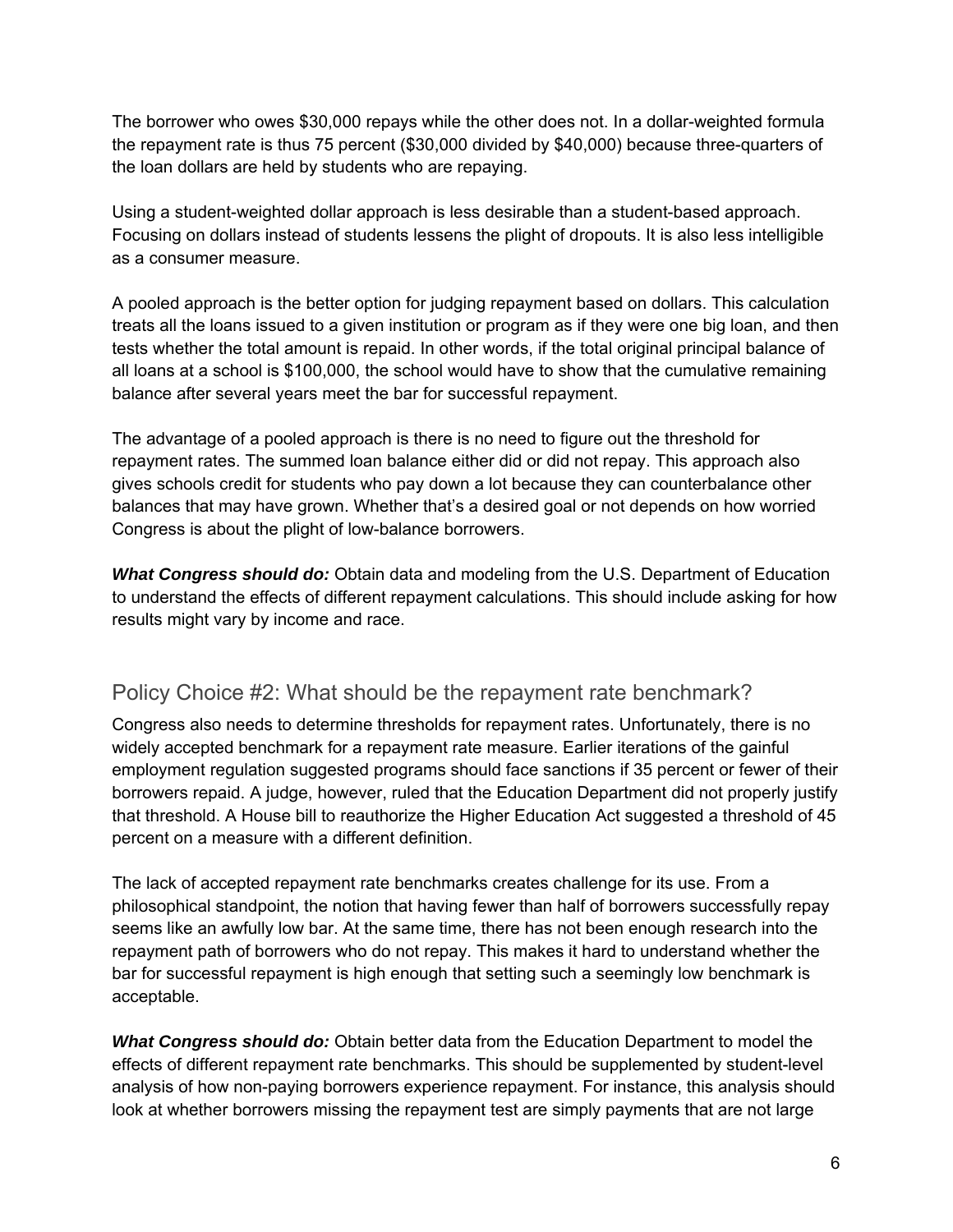enough, are using deferments or forbearances, or doing other things that explain why they come up short.

# Policy Choice #3: How should repayment rates address subsequent enrollment at another institution?

Any discussion of repayment rates needs to include a discussion about how to treat students' subsequent enrollment at other institutions. This is especially an issue for students who go to graduate school, but also matters for those who transfer among undergraduate institutions.

Students who acquire debt from multiple institutions create complicate the repayment rate in two main ways: (1) balance growth due to in-school deferment and (2) behavioral changes due to higher debt levels.

When students enroll at another institution of higher education, they get an in-school deferment, in which some loan types will continue accumulating interest that is then added to their principal balance the next time they enter repayment. This matters because a student who enters repayment, then transfers or goes to graduate school, could appear to fail a repayment test solely because they aren't paying accumulating interest while enrolled again. Failing to account for interest accumulation while enrolled at another institution can make the original school's results seem unfairly negative for reasons outside of its control.

This problem is likely a bigger deal with graduate school enrollment than with transferring. That's because students who enter graduate school most likely had a longer gap between enrollment than someone who transfers. By taking time off between finishing their undergraduate education before going to graduate school many of these students enter repayment—establishing the initial balance for measuring repayment—and then receive an inschool deferment where their balance grows. By contrast, students who transfer are less likely to have a large enough gap between enrollment to enter repayment. As a result, their balance tracked for repayment rate purposes is more likely to be determined after their enrollment in another institution.

Long-term repayment data from the Department of Education suggest that in-school deferments may be contributing to students to owing more than they originally borrowed. Of students who started school in 2003-04, borrowed, and in 2015 owed more than they originally borrowed, 54 percent had used at least one in-school deferment. That's 12 percentage points higher than individuals who owed less than they originally took out but had not paid off their loan.<sup>9</sup>

The second issue with debt from multiple colleges is that a higher total loan balance can affect repayment behavior. Imagine a student starts at community college and borrows \$5,000. They

<sup>9</sup> National Center for Education Statistics, "Datalab, Beginning Postsecondary Students 2004-2009, Table ccabka13," available at https://nces.ed.gov/datalab/ (last accessed January 2018).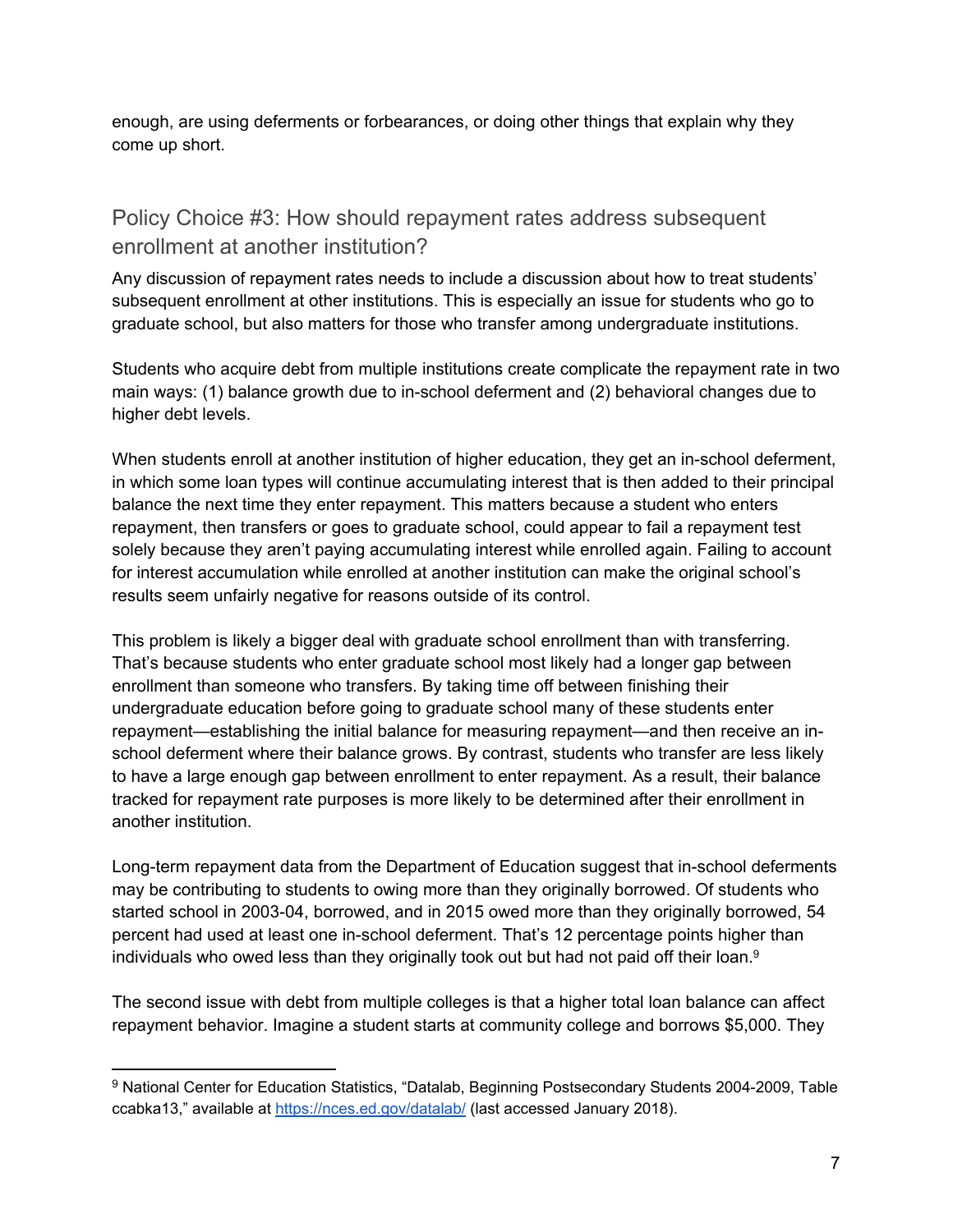then go to a public four-year school and borrow another \$20,000. That additional debt burden may make them more likely to use income-driven repayment (IDR) because they get a larger payment reduction, possibly resulting in them not paying enough to retire the original debt at a speedy pace. Alternatively, they may not be able to handle that total balance, forcing them into a deferment or forbearance. Similarly, if a borrower cannot afford the full payment on their loan balance, then partial payments may not reduce the lower debt from the first school as much as it otherwise would.

*What legislators should do:* Addressing the problem of debt from multiple institutions requires distinct solutions for subsequent student enrollment and the potential effects of having a greater loan balance.

For the subsequent enrollment issue, institutions should be held accountable for the balance owed upon entering repayment after the in-school deferment. In other words, if a student borrows \$10,000, enters repayment, then goes back to school where the balance grows to \$12,000, that last amount should be the starting point for measuring whether a borrower has reduced their original balance. This approach ensures that the first school will not be held accountable for in-school interest accumulation due to attendance at another institution.

Looking at a balance once a student leaves a second school also has implications for what cohort a student should be placed in. Students should only be measured for repayment purposes after it has been at least three years since their last in-school deferment and subsequent grace period. This means a student who is in repayment for two years and then goes to graduate school gets placed into a later cohort that starts after they enter repayment again. While this may seem more complicated to administer, it's a necessary change to ensure that borrowers are judged on a better measure of their balance upon entering default, and then tracked for sufficient time to be fairly assessed on whether they can repay.

Concerns about how greater debt balances affect repayment is best addressed by assuming all payments get applied to debt from each school. An example highlights how this would work. Assume a borrower has \$20,000 total, with \$5,000 coming from one school and \$15,000 from another. Their monthly payment is \$200, with \$50 going to the \$5,000 debt and the rest to the other loan balance. The repayment rate calculation should act as if the entire \$200 payment went to both sets of loans. While this does result in double counting payments, it ensures that neither school is potentially harmed by the presence of debt from another institution.

# Policy Choice #3: How should repayment rates address income-driven repayment?

The income-driven repayment (IDR) plans present complexities for repayment rates. These plans are a crucial safety net for borrowers that must be preserved. They help borrowers avoid default on debts they could not otherwise afford and give them an eventual path out from under their loans. An IDR plan, however, is not a get-out-of-jail-free card for institutions. Schools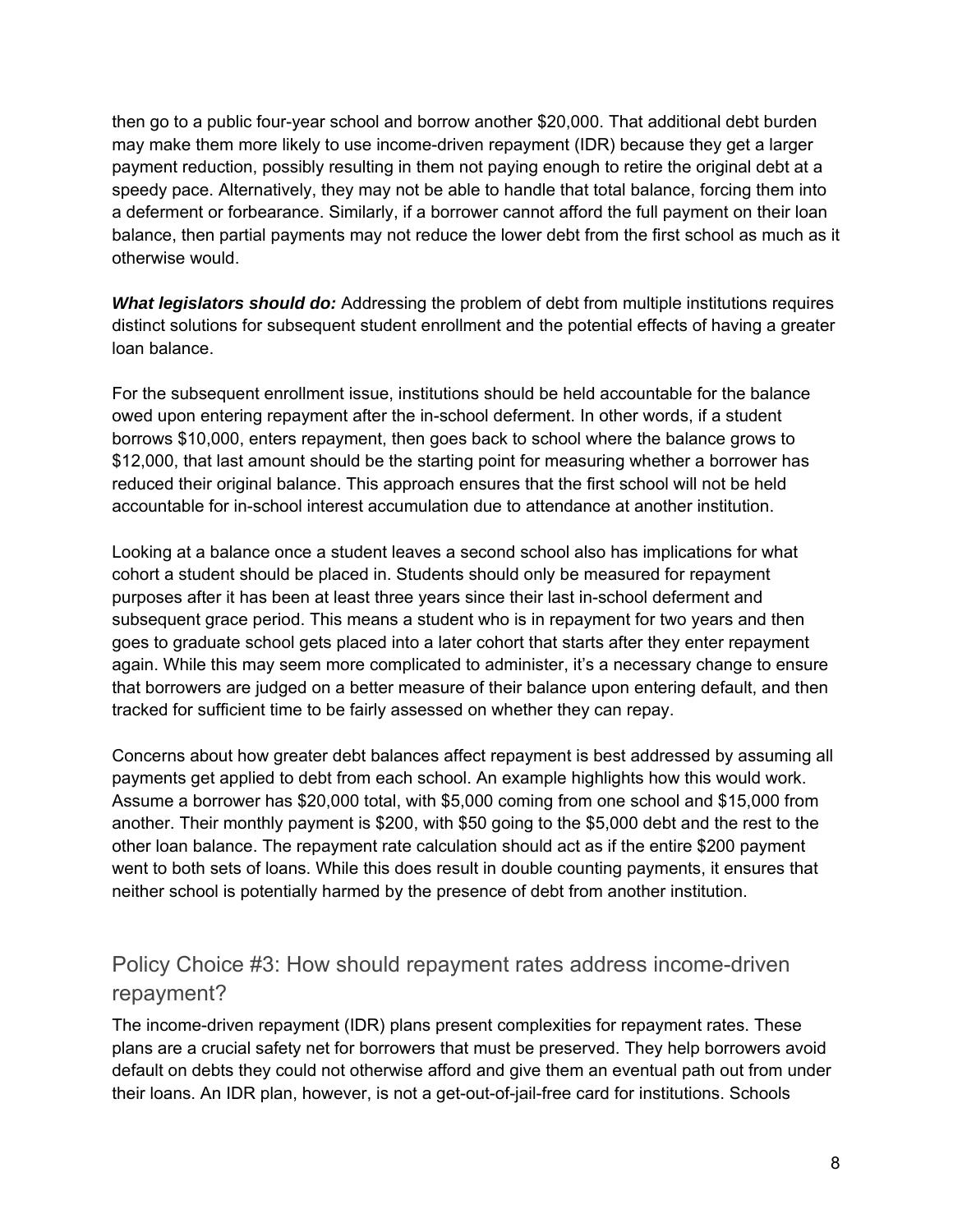where large numbers of students avail themselves of IDR plans may be providing educations that are too expensive compared to their economic return.

Using IDR can alter a borrower's perceived repayment success in a few ways. First, by offering borrowers payments below what they would make on the standard 10-year plan, it is possible that a borrower may be making all their required payments but still seeing their balance grow due to interest accumulation or their principal balance not get retired more slowly. However, it is important to understand that just going on IDR does not guarantee a borrower will fail to cover their interest payments. For example, a borrower who owes \$10,000 must earn about \$32,500 to make payments on IDR akin to what they would on the 10-year standard plan. If they make more than about \$23,500 then they will still cover some of their accumulating interest.<sup>10</sup>

The timing lag of IDR payment calculations further complicates this issue. In most cases, a borrower's payment for IDR purposes is based upon their income from the calendar year for which they most recently field taxes. In other words, a borrower applying for IDR today might well be using 2016 income. This matters because students who go onto IDR right away will likely have their payments based off of the lower income they had in their last year of school, not their current earnings. This likely results in lower payments for their first year in IDR, which can affect overall interest accumulation.

It would be easy to label a borrower making IDR payments that do not keep up with interest as a failure under a repayment rate test. But this brings up the second challenging effect of IDR these plans make repayment progress non-linear. Many borrowers on IDR plans are still expected to repay within a 20 year timeframe, by paying down a much greater share of their loan balance within the final few years of repayment. Consider, for example, a borrower who owes \$6,000 with a 5 percent interest rate and starts making \$16,000 in annual income on the Revised Pay as You Earn plan. In their first few years of repayment they will not keep up with interest growth. If their income grows at a steady rate of 5 percent, they will start paying down principal in the sixth year of repayment and pay off their loan entirely before receiving forgiveness.

Unfortunately, there is no ideal solution to the treatment of IDR plans in a repayment rate. Treating all borrowers in IDR as a success creates a good incentive for institutions to push struggling borrowers to sign up for these plans. While that is a good outcome for borrowers, it would provide a way for institutions that charge too much or produce insufficient return to avoid accountability under the repayment rate measure. On the other hand, treating all borrowers who make insufficient payments on IDR as a failure has its own shortcomings. Some unknown share of these borrowers may actually be on an income trajectory that eventually results in paying off their debts before receiving forgiveness. Labeling them a failure would be potentially unfair to institutions. Even an in-between solution has challenges. For example, the first gainful employment rule included a provision that allowed programs to count up to 3 percent of total loan balances using IDR as a success. This acknowledges some usage of IDR is acceptable,

-

<sup>&</sup>lt;sup>10</sup> Miller, "Does Income-Based Repayment Really Ruin Default Rates?"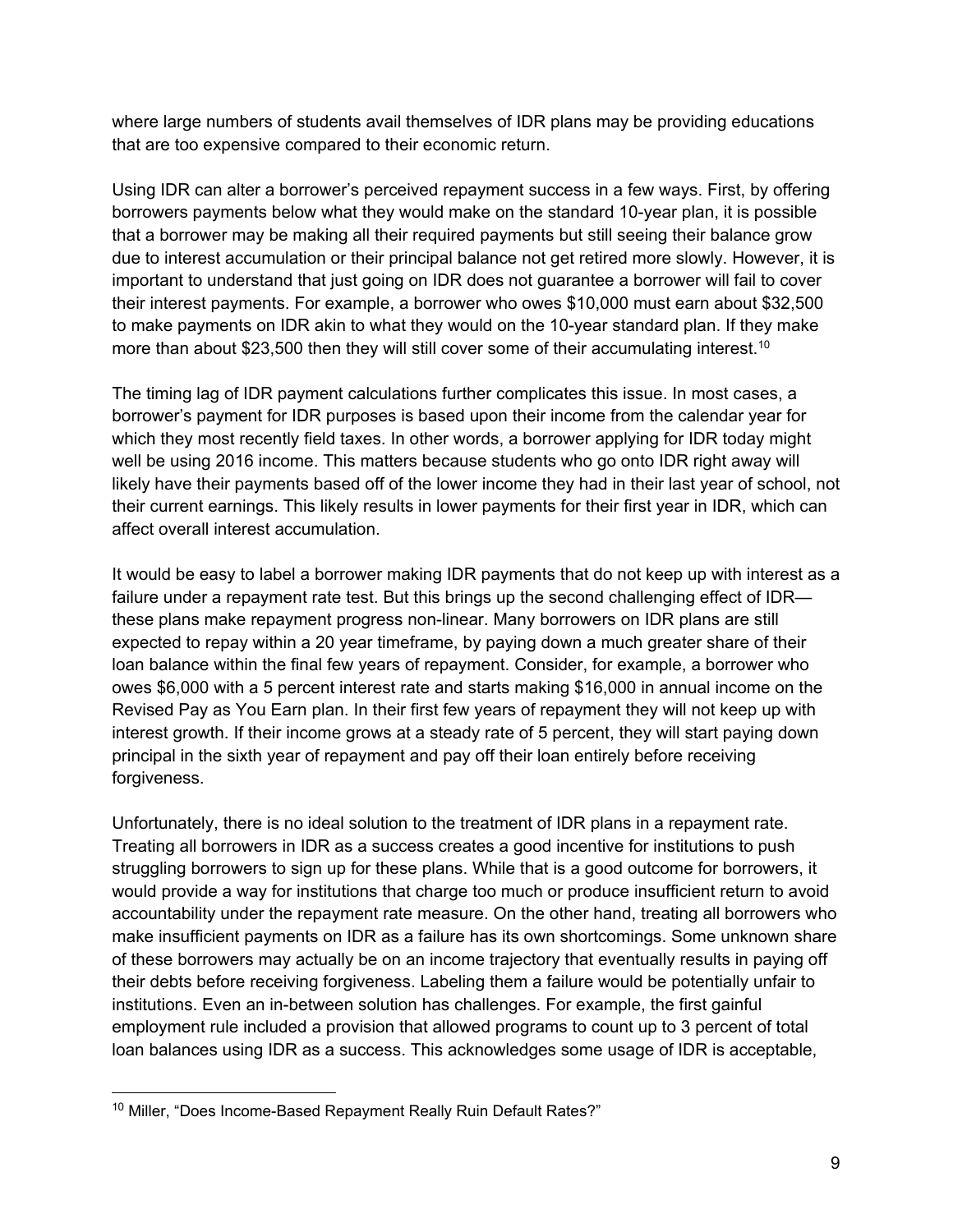but excessive usage is not. But it also establishes a cliff effect where an institution close to the tolerance has an incentive to potentially counsel struggling borrowers away from IDR. It is also unclear how this tolerance would be applied for borrowers who are on IDR but are making repayment progress.

*What Congress should do:* Demand more data from the Department of Education about the usage of IDR and how it might affect repayment rates. This includes data on the percent of borrowers and loan dollars using IDR by school or program, what percent of these individuals would fail or pass various repayment rate tests, and how these results vary based upon the measurement timeframe used.

### Policy Choice #4: Should repayment rates be assessed at the program or institutional level?

Evidence increasingly shows that on indicators like earnings, the results across programs within a given institution may be as great or greater than the differences observed across colleges. That suggests a program-level approach to accountability may be a more fruitful approach than looking only at an institution overall. It has the added benefit of providing additional flexibility--an institution may very well have exceptional and abysmal programs and a program-level approach potentially holds the latter accountable while leaving the former untouched.

Congress must grapple with two challenges if it wants to consider program-level repayment rates: how to handle non-completion and whether there is always a meaningful distinction between programs.

#### Non-completion

It is easy to know if a student dropped out from an institution. However, what program they dropped out of may not be as clear. At more traditional institutions that predominantly award bachelor's or associate's degrees, a student may not declare a major or program until after their first or second year. That means a student who drops out before that point may not actually be tracked to a given program yet. How these students get assigned for the purposes of repayment rate accountability could have significant implications for whether a program passes or fails.

The challenge of dropouts not tied to programs appears to be particularly acute at community colleges. Approximately one-quarter of community college students who owed more than they originally borrowed within 12 years of entering school never declared a major or were not in a degree program.11 This is a smaller issue at private for-profit colleges, but their students still represent 10 percent of non-repayers. How those students get distributed across programs could lead to unexpected passage or failure of a repayment rate.

<sup>&</sup>lt;sup>11</sup> National Center for Education Statistics, "Datalab, Beginning Postsecondary Students 2004-2009, Table cgabkkc5," available at https://nces.ed.gov/datalab/ (last accessed January 2018).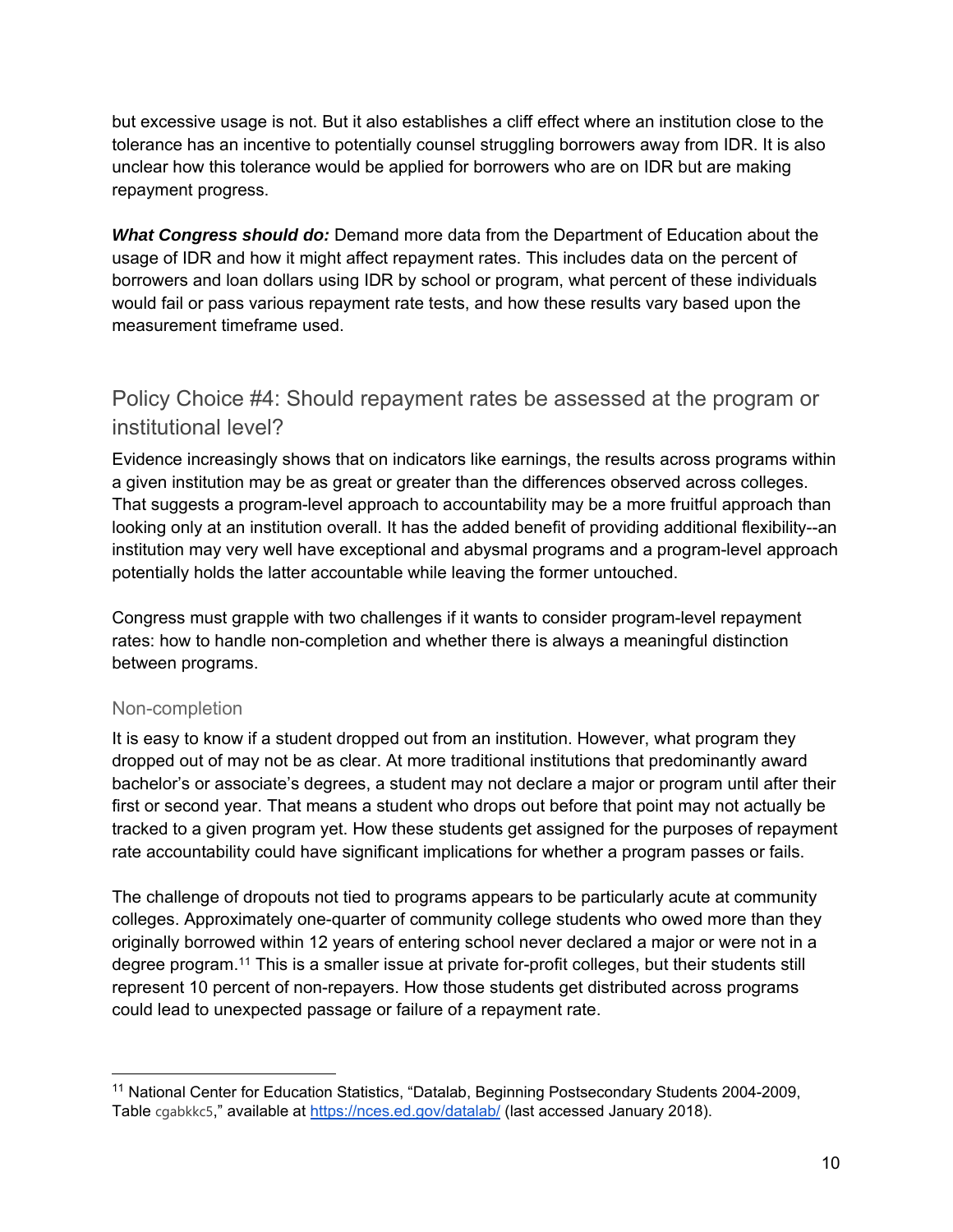Simply forcing institutions to assign all students to a program may not be a workable solution. Consider a student who indicates they wish to pursue a specific program, then takes four courses their first term, each in a different program, drops out, and does not repay. Is it fair to attribute the failure to that program when it could in theory be applied to any of the other three?

While it is well established that outcomes vary among graduates of different programs, we do not know if that is also the case for dropouts. The table below shows the percentage of borrowers who started at public colleges and who either owed more than they originally borrowed or defaulted within 12 years of entering college. It shows that the results by program dropouts are relatively similar. This suggests that the important distinctions at the program level may be best considered for graduates only.

| Share of public college dropouts who owed more than 100% of their<br>original balance or defaulted within 12 years of entering school, by<br>program |           |           |
|------------------------------------------------------------------------------------------------------------------------------------------------------|-----------|-----------|
|                                                                                                                                                      | Owed Over |           |
|                                                                                                                                                      | 100%      | Defaulted |
| Undeclared or not in a degree program                                                                                                                | 44        | 35        |
| <b>Humanities</b>                                                                                                                                    | 34        | 39        |
| Social/behavioral sciences                                                                                                                           | 44        | 43        |
| Life sciences                                                                                                                                        | 38        | 39        |
| Computer/information science                                                                                                                         | 31        | 41        |
| Engineering/engineering technologies                                                                                                                 | 41        | 47        |
| Education                                                                                                                                            | 36        | 27        |
| Business/management                                                                                                                                  | 48        | 39        |
| Health                                                                                                                                               | 36        | 42        |
| Vocational/technical                                                                                                                                 | 29        | 42        |
| Other technical/professional                                                                                                                         | 38        | 45        |

National Center for Education Statistics, "Datalab, Beginning Postsecondary Students 2004‐2009, Table baabknacc and baabkn1c," available at https://nces.ed.gov/datalab/ (last accessed January 2018).

There is no clean fix for this issue. One approach could be to treat institutions that require program declaration upon entry differently from those who do not. In other words, a vocational or graduate institution that has little overlap across programs would use a program-level approach, while other schools would be judged institutionally. This adds complexity and could create confusion about who is judged in which manner.

Alternatively, Congress could decide to run repayment tests on graduates at the program level and judge institutions overall on dropout repayment outcomes. In general, program-level accountability is better suited to looking at graduates because they are a more clearly defined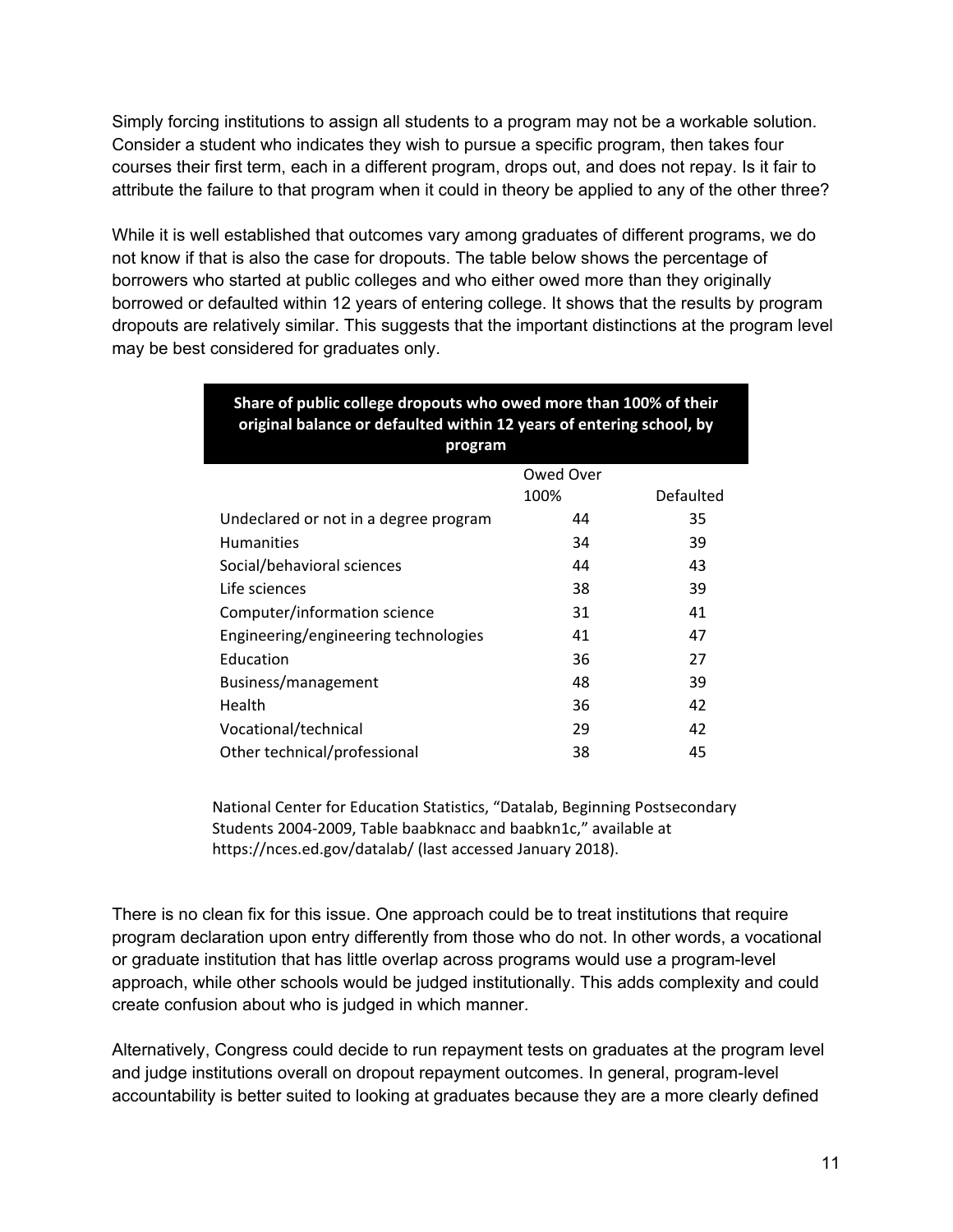group and it is more reasonable to expect that the outcomes for someone who finished different types of programs might vary more than the results for dropouts. If Congress takes this approach, it would need to set a higher repayment bar since graduates are more likely to succeed in general. This approach creates challenging accountability questions. How should Congress interpret an institution where its dropouts overall fare poorly but its graduates do well? That would lead into questions of not just repayment success but also acceptable completion rates.

*What Congress should do:* Request greater data from the Department of Education to allow for an understanding of how repayment outcomes vary by completers versus non-completers and whether the Education Department can track non-completion by program.

#### Program distinction

The point of program-level accountability is to assess where Congress believes outcomes may be so different across majors that it is unfair to lump results together. This approach makes a great deal of sense for career-focused programs that are training students to do very specific and disparate jobs with different salary prospects.

It is less clear whether a program-level approach is as useful for undergraduate liberal arts degrees. For instance, a student receiving an English degree is generally considering the same range of occupational options as someone who majors in history or philosophy. Tracking all these results by program may not be particularly useful, and could also make it harder to assess outcomes because some programs have very few students.

*What Congress should do:* Congress should consider whether it is feasible to assess results by undergraduate college instead of program, particularly at liberal arts institutions. This avoids making distinctions between, for example,history and English, but would still allow for separating liberal art majors from those pursuing engineering. Additional data from the Department of Education would assist in judging the feasibility of this approach as well as the anticipated effects. This should also consider whether graduate-level programs need any sort of aggregation too.

# Policy Choice #6: What should be the consequences for missing the repayment rate benchmark?

The consequences attached to failing a repayment test matter too. Loss of federal aid eligibility must be one of the options on the table. But it cannot be the only one. Schools are so dependent on federal aid that its removal is seen as a nuclear option that is very tough to use. Putting all accountability emphasis only on aid loss thus creates a dynamic where policymakers will be reluctant to use the one tool at their disposal.

*What Congress should do:* Consider the roles of other incentives in shaping an accountability system. That means considering whether there are performance levels that might only require